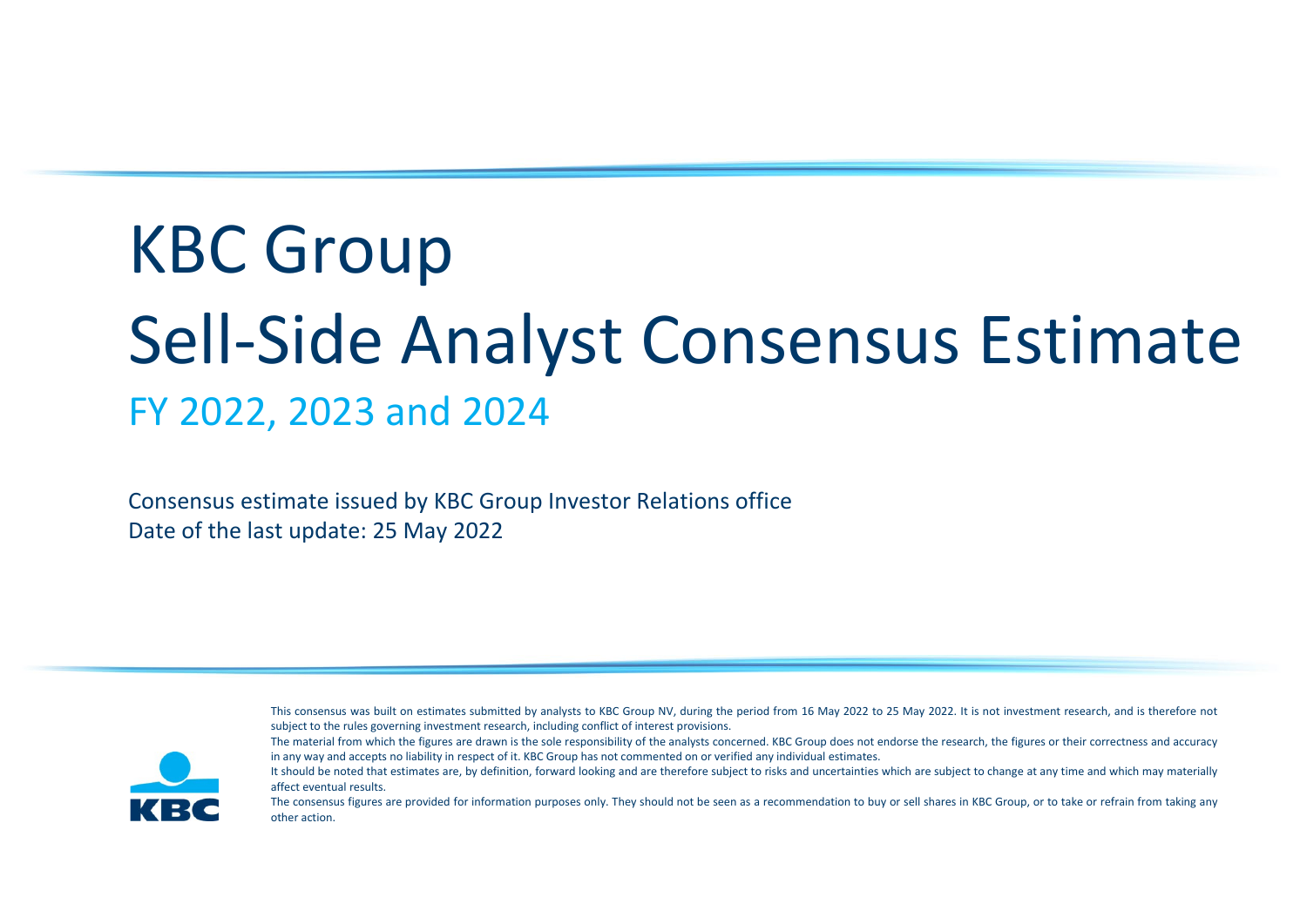# **KBC Group POST 1Q 2022 Sell-Side Analyst Consensus Estimate**

|                 |       | <b>NET RESULT</b> |       |                    |                 | CET1 (after capital distribution, fully loaded) |            |             |       |
|-----------------|-------|-------------------|-------|--------------------|-----------------|-------------------------------------------------|------------|-------------|-------|
| (EURm)          | Low   | <b>AVG</b>        | Hiah  | No of observations |                 | Low                                             | <b>AVG</b> | <b>High</b> | No of |
| <b>FY 2022e</b> | 2.465 | 2.625             | 2.898 |                    | FY 2022e        | 14.7%                                           | 15.1%      | 16.0%       | 12    |
| FY 2023e        | 2.052 | 2.493             | 2.862 |                    | FY 2023e        | 14.3%                                           | $15,0\%$   | 16.7%       | 12    |
| <b>FY 2024e</b> | 2.410 | 2.682             | 3.036 |                    | <b>FY 2024e</b> | 14.1%                                           | 15,1%      | 17,5%       | 12    |
|                 |       |                   |       |                    |                 |                                                 |            |             |       |

|          |      | <b>EPS</b> |      | <b>RWA</b>         |                 |         |            |             |       |  |  |  |  |
|----------|------|------------|------|--------------------|-----------------|---------|------------|-------------|-------|--|--|--|--|
| (EUR)    | Low  | <b>AVG</b> | High | No of observations | (EURm)          | Low     | <b>AVG</b> | <b>High</b> | No of |  |  |  |  |
| FY 2022e | 5,67 | 6,20       | 6,83 |                    | FY 2022e        | 105.937 | 108.908    | 112.306     | 12    |  |  |  |  |
| FY 2023e | 4,92 | 5,96       | 6,74 |                    | FY 2023e        | 106.546 | 112.609    | 118.537     | 12    |  |  |  |  |
| FY 2024e | 5,75 | 6,49       | 7,15 |                    | <b>FY 2024e</b> | 108,440 | 116.009    | 121.745     | 12    |  |  |  |  |

|                 |      | <b>DPS</b> |             | <b>Share buy-back</b> |                 |     |            |             |       |  |  |  |
|-----------------|------|------------|-------------|-----------------------|-----------------|-----|------------|-------------|-------|--|--|--|
| (EUR)           | Low  | <b>AVG</b> | <b>High</b> | No of observations    | (EURm)          | Low | <b>AVG</b> | <b>High</b> | No of |  |  |  |
| <b>FY 2022e</b> | 2,99 | 4,28       | 6,48        |                       | <b>FY 2022e</b> |     | 146        | 750         | 12    |  |  |  |
| FY 2023e        | 2,42 | 4.11       | 6,50        | 12                    | FY 2023e        |     | 341        | 1.000       | 12    |  |  |  |
| FY 2024e        | 3,01 | 4,39       | 6,50        | 12                    | FY 2024e        |     | 308        | 1.221       | 12    |  |  |  |

|                 |       | <b>Pay-out ratio</b> |        |                    | <b>Explanation</b> |                                                                  |
|-----------------|-------|----------------------|--------|--------------------|--------------------|------------------------------------------------------------------|
|                 | LOW   | <b>AVG</b>           | High   | No of observations |                    |                                                                  |
| FY 2022e        | 50.0% | 76.0%                | 100.0% |                    | Low                | Expresses the lowest estimate from the given range of estimates  |
| FY 2023e        | 50.0% | 83.5%                | 106.0% |                    | <b>AVG</b>         | Expresses the average estimate from the given range of estimates |
| <b>FY 2024e</b> | 50.0% | 80,5%                | 108.2% |                    | <b>High</b>        | Expresses the highest estimate from the given range of estimates |

|          | <b>CET1</b> (after capital distribution, fully loaded) |            |             |                    |  |  |  |  |  |  |  |  |  |  |
|----------|--------------------------------------------------------|------------|-------------|--------------------|--|--|--|--|--|--|--|--|--|--|
|          | Low                                                    | <b>AVG</b> | <b>High</b> | No of observations |  |  |  |  |  |  |  |  |  |  |
| FY 2022e | 14.7%                                                  | 15,1%      | 16.0%       | 12                 |  |  |  |  |  |  |  |  |  |  |
| FY 2023e | 14.3%                                                  | 15.0%      | 16.7%       | 12                 |  |  |  |  |  |  |  |  |  |  |
| FY 2024e | 14.1%                                                  | 15.1%      | 17.5%       | 12                 |  |  |  |  |  |  |  |  |  |  |
|          |                                                        |            |             |                    |  |  |  |  |  |  |  |  |  |  |

|          |         | <b>RWA</b> |         |                    |
|----------|---------|------------|---------|--------------------|
| (EURm)   | Low     | <b>AVG</b> | High    | No of observations |
| FY 2022e | 105.937 | 108.908    | 112,306 | 12                 |
| FY 2023e | 106.546 | 112.609    | 118,537 | 12                 |
| FY 2024e | 108.440 | 116,009    | 121.745 | 12                 |

| <b>Share buy-back</b> |        |            |             |                    |  |  |  |  |  |  |  |  |
|-----------------------|--------|------------|-------------|--------------------|--|--|--|--|--|--|--|--|
| (EUR m)               | Low    | <b>AVG</b> | <b>High</b> | No of observations |  |  |  |  |  |  |  |  |
| FY 2022e              |        | 146        | 750         | 12                 |  |  |  |  |  |  |  |  |
| FY 2023e              | $\cup$ | 341        | 1.000       | 12                 |  |  |  |  |  |  |  |  |
| FY 2024e              |        | 308        | 1 2 2 1     | 12                 |  |  |  |  |  |  |  |  |

### **Explanation**

| Expresses the lowest estimate from the given range of estimates  |
|------------------------------------------------------------------|
| Expresses the average estimate from the given range of estimates |
| Expresses the highest estimate from the given range of estimates |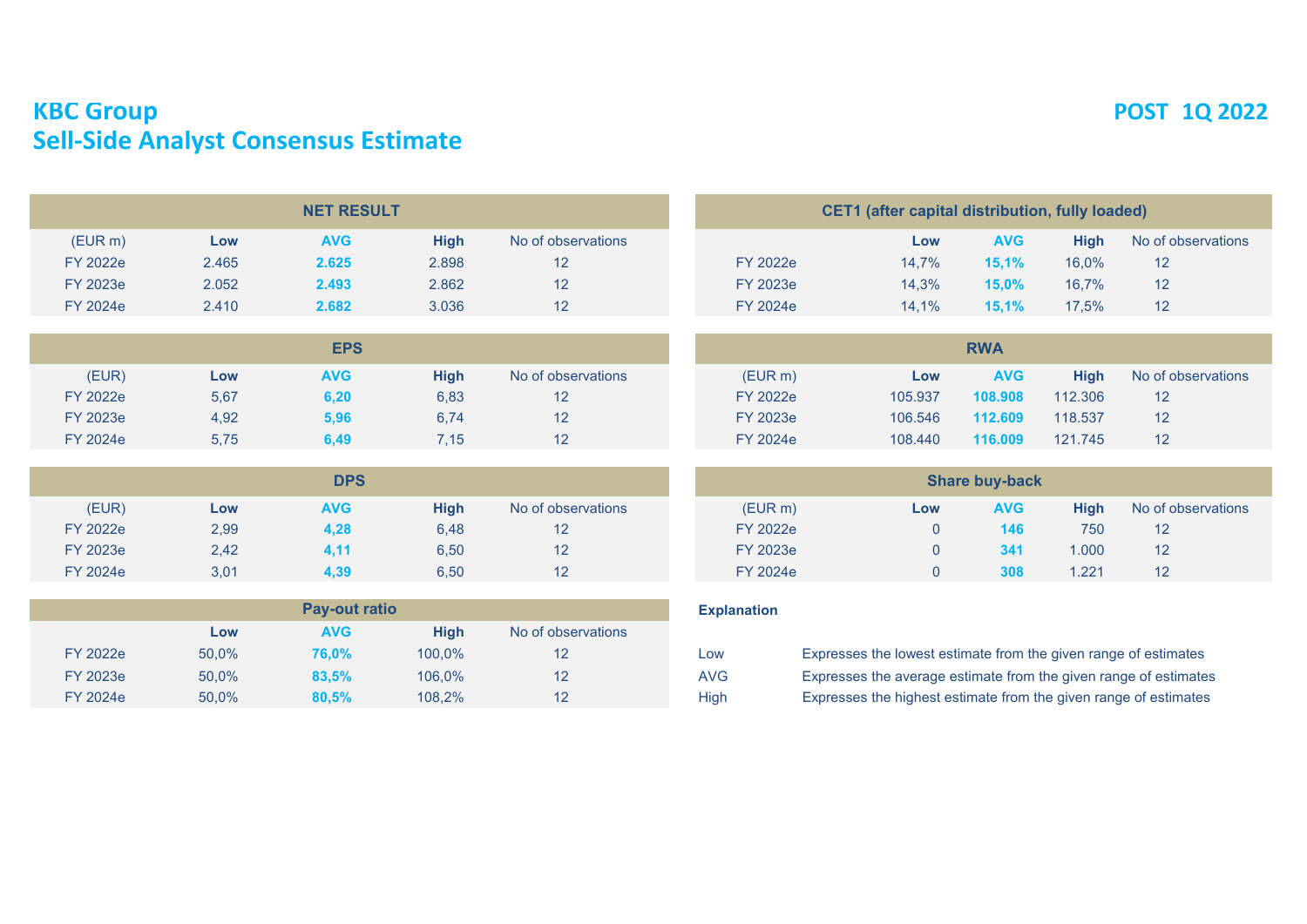# **KBC Group - FY 2022 Sell-Side Analyst Consensus Estimate**

| <b>CONSENSUS</b>                                         |              |                |             |             |              |                |                |              |                |             |                |              |              |                |                |          |
|----------------------------------------------------------|--------------|----------------|-------------|-------------|--------------|----------------|----------------|--------------|----------------|-------------|----------------|--------------|--------------|----------------|----------------|----------|
| (in m EUR)                                               | Low          | <b>Average</b> | <b>High</b> | $N^{\circ}$ |              |                |                |              |                |             |                |              |              |                |                |          |
| Net interest income                                      | 4.710        | 4.786          | 4.914       | 12          | 4.710        | 4.836          | 4.741          | 4.785        | 4.845          | 4.914       | 4.772          | 4.710        | 4.771        | 4.775          | 4.813          | 4.766    |
| Non-life insurance before reinsurance                    | 816          | 855            | 883         | 12          | 873          | 883            | 875            | 826          | 860            | 857         | 845            | 845          | 846          | 876            | 816            | 858      |
| Life insurance before reinsurance                        | -6           | 40             | 57          | 12          | 52           | 6              | 45             | 57           | 23             | 29          | 47             | 45           | 49           | 56             | 30             | 41       |
| Ceded reinsurance result                                 | $-18$        | 11             | 47          | 12          | -8           | 11             | $\Omega$       | 13           | 39             | $-2$        | 21             | 47           | 27           | $-18$          | 12             | $-9$     |
| Dividend income                                          | 41           | 55             | 77          | 12          | 66           | 67             | 58             | 77           | 47             | 48          | 60             | 51           | 59           | 41             | 43             | 46       |
| Net result from FI at FV through profit or loss          | 239          | 342            | 484         | 12          | 472          | 484            | 350            | 315          | 239            | 325         | 370            | 294          | 338          | 307            | 268            | 345      |
| Net realised result from debt instr. at FV through OCI   | $-9$         | $\Omega$       | -7          | 12          | $\mathbf{1}$ |                | $\overline{3}$ | $\Omega$     | 7              | $-2$        | -9             |              | $-2$         | $\mathbf 0$    | $-2$           | $\Omega$ |
| Net fee and commission income                            | 1.870        | 1.901          | 1.934       | 12          | 1.934        | 1.870          | 1.880          | 1.910        | 1.915          | 1.928       | 1.904          | 1.884        | 1.892        | 1.905          | 1.894          | 1.894    |
| Net other income                                         | 183          | 325            | 422         | 12          | 212          | 422            | 382            | 237          | 201            | 395         | 406            | 183          | 404          | 391            | 399            | 267      |
| <b>TOTAL INCOME</b>                                      | 8.064        | 8.317          | 8.584       | 12          | 8.312        | 8.584          | 8.333          | 8.222        | 8.176          | 8.492       | 8.415          | 8.064        | 8.389        | 8.332          | 8.274          | 8.208    |
| Operating expenses excl. banking tax                     | $-4.152$     | $-4.070$       | $-3.985$    | 11          | $-4.098$     | $-4.087$       |                | $-4.035$     | $-4.072$       | $-4.057$    | $-4.084$       | $-3.985$     | $-4.127$     | $-4.152$       | $-4.073$       | $-4.005$ |
| <b>Banking tax</b>                                       | $-620$       | $-584$         | $-526$      | 11          | $-590$       | $-590$         |                | $-526$       | $-592$         | $-590$      | $-607$         | $-577$       | $-620$       | $-590$         | $-575$         | $-566$   |
| Impairment                                               | $-427$       | $-334$         | $-219$      | 12          | $-407$       | $-311$         | $-315$         | $-219$       | $-322$         | $-368$      | $-305$         | $-281$       | $-365$       | $-427$         | $-363$         | $-331$   |
| Share in results of associated companies                 | $-9$         | $-1$           | 22          | 12          | -4           | 15             | $-4$           | $-3$         | $-3$           | $-2$        | $-4$           | $-5$         | 22           | $-9$           | $-3$           | -8       |
| <b>PROFIT BEFORE TAX</b>                                 | 3.155        | 3.322          | 3.612       | 12          | 3.213        | 3.612          | 3.294          | 3.442        | 3.187          | 3.474       | 3.415          | 3.216        | 3.300        | 3.155          | 3.260          | 3.296    |
| Income tax expense                                       | $-735$       | $-697$         | $-637$      | 12          | $-680$       | $-714$         | $-735$         | $-718$       | $-722$         | $-723$      | $-727$         | $-645$       | $-683$       | $-637$         | $-681$         | $-706$   |
| <b>PROFIT AFTER TAX</b>                                  | 2.465        | 2.625          | 2.898       | 12          | 2.534        | 2.898          | 2.560          | 2.724        | 2.465          | 2.750       | 2.688          | 2.571        | 2.617        | 2.518          | 2.579          | 2.590    |
| <b>Minority interests</b>                                | $\mathbf{0}$ | n              | $\Omega$    | 12          | $\mathbf{0}$ | 0 <sup>1</sup> | $\mathbf{0}$   | $\mathbf{0}$ | $\overline{0}$ | 0           | $\overline{0}$ | $\mathbf{0}$ | $\mathbf{0}$ | $\overline{0}$ | $\overline{0}$ | $\Omega$ |
| <b>NET RESULT - GROUP SHARE</b>                          | 2.465        | 2.625          | 2.898       | 12          | 2.534        | 2.898          | 2.560          | 2.724        | 2.465          | 2.750       | 2.688          | 2.571        | 2.617        | 2.518          | 2.579          | 2.590    |
| <b>Distribution</b>                                      |              |                |             |             |              |                |                |              |                |             |                |              |              |                |                |          |
| - Belgium                                                | 1.318        | 1.496          | 1.666       | 10          | 1.446        | 1.666          | 1.484          | 1.608        | 1.513          | 1.479       | 1.473          | 1.565        |              | 1.318          | 1.407          |          |
| - Czech Republic                                         | 738          | 802            | 885         | 10          | 800          | 885            | 738            | 765          | 772            | 831         | 862            | 833          |              | 793            | 740            |          |
| - International Markets                                  | 351          | 395            | 470         | 10          | 414          | 386            | 362            | 354          | 351            | 424         | 367            | 391          |              | 470            | 432            |          |
| o/w Slovakia                                             | 53           | 62             | 78          | 9           | 60           | 53             | 60             | 55           |                | 68          | 60             | 55           |              | 66             | 78             |          |
| o/w Hungary                                              | 212          | 237            | 272         | 9           | 221          | 272            | 220            | 246          |                | 230         | 212            | 238          |              | 258            | 230            |          |
| o/w Bulgaria                                             | 53           | 102            | 147         | 9           | 133          | 60             | 83             | 53           |                | 125         | 95             | 98           |              | 147            | 123            |          |
| - Group Centre                                           | $-218$       | $-55$          | 84          | 10          | $-126$       | $-39$          | $-25$          | 84           | $-170$         | 17          | $-13$          | $-218$       |              | $-63$          | $\mathbf{1}$   |          |
| o/w Ireland                                              | $-74$        | 50             | 156         | 8           | $-48$        | 75             | $-74$          | 90           |                | $\Omega$    | 156            |              |              | 103            | 97             |          |
|                                                          |              |                |             |             |              |                |                |              |                |             |                |              |              |                |                |          |
| EPS (earnings per share)                                 | 5,67         | 6,20           | 6,83        | 12          | 5,97         | 6,83           | 6,02           | 6,63         | 5,67           | 6,48        | 6,45           | 6,05         | 6,28         | 6,04           | 6,29           | 5,70     |
| DPS (dividend per share)                                 | 2,99         | 4,28           | 6,48        | 12          | 2,99         | 6,00           | 4,61           | 3,98         | 4,80           | 6,48        | 4,14           | 3,14         | 3,10         | 4,00           | 3,91           | 4,20     |
| Potential share buy-back decided for the accounting year | $\Omega$     | 146            | 750         | 12          | 750          | $\Omega$       | $\Omega$       | $\mathbf{0}$ | $\mathbf 0$    | $\mathbf 0$ | 500            | $\Omega$     | $\Omega$     | $\overline{0}$ | 500            | $\Omega$ |
| Pay-out ratio (in %)                                     | 50,0%        | 76,0%          | 100,0%      | 12          | 79,6%        | 87,9%          | 88,7%          | 60,0%        | 85,3%          | 100,0%      | 86,6%          | 50,9%        | 50,0%        | 65,0%          | 84,4%          | 73,7%    |
| CET1 (after capital distribution, fully loaded)          | 14,7%        | 15,1%          | 16,0%       | 12          | 15,0%        | 15,0%          | 15,3%          | 15,1%        | 15,3%          | 15,0%       | 15,0%          | 14,7%        | 16,0%        | 15,0%          | 15,1%          | 14,8%    |
| of which RWA                                             | 105.937      | 108.908        | 112.306     | 12          | 108.137      | 109.981        | 106.898        | 108.133      | 109.580        | 108.391     | 108.106        | 112.306      | 110.298      | 108.217        | 105.937        | 110.913  |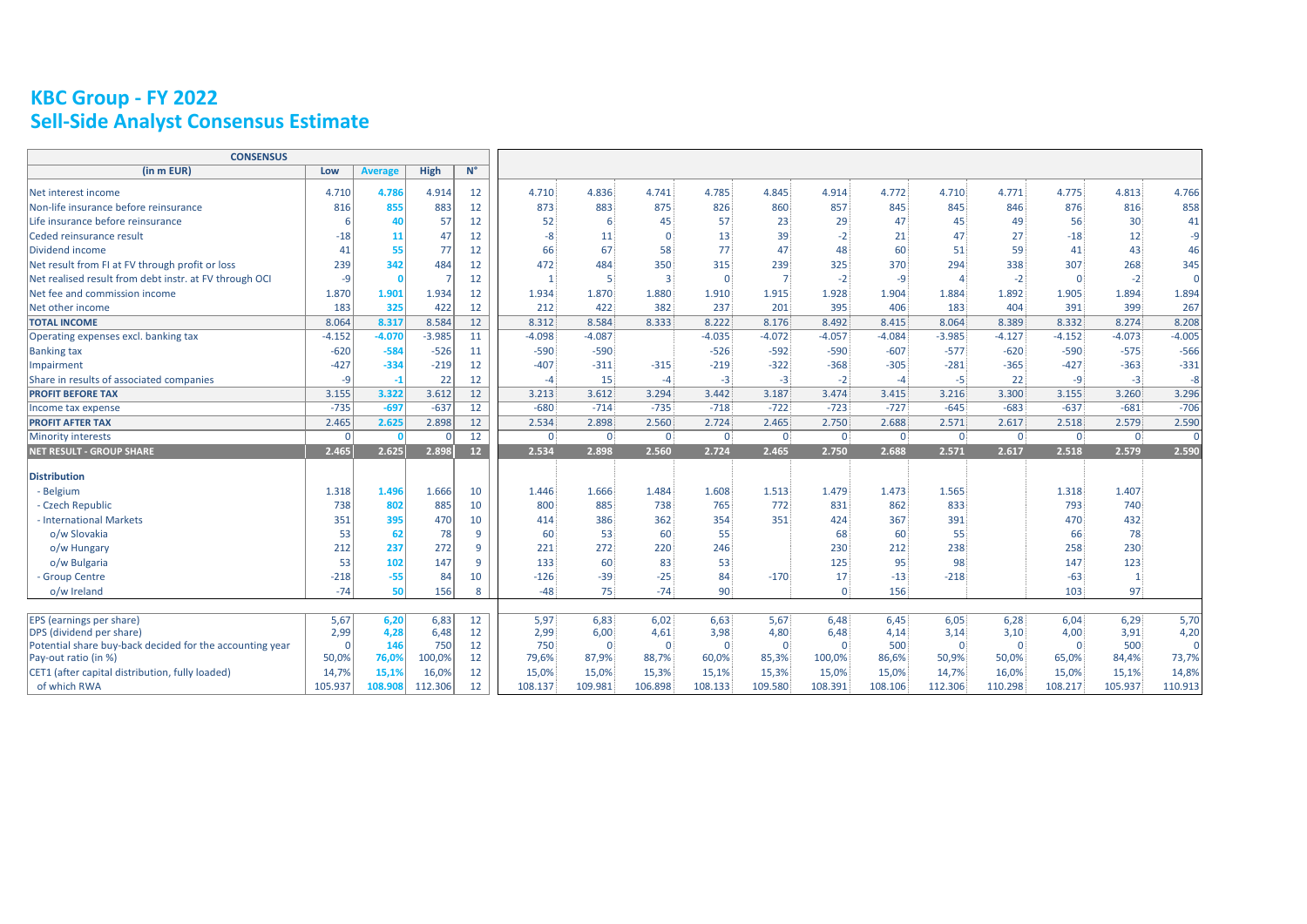# **KBC Group - FY 2023 Sell-Side Analyst Consensus Estimate**

| <b>CONSENSUS</b>                                         |          |                |             |                 |                |             |                |                |             |             |          |          |                |              |                |                |
|----------------------------------------------------------|----------|----------------|-------------|-----------------|----------------|-------------|----------------|----------------|-------------|-------------|----------|----------|----------------|--------------|----------------|----------------|
| (in m EUR)                                               | Low      | <b>Average</b> | <b>High</b> | $N^{\circ}$     |                |             |                |                |             |             |          |          |                |              |                |                |
| Net interest income                                      | 4.678    | 4.856          | 5.098       | 12              | 4.698          | 4.977       | 4.775          | 4.709          | 5.098       | 4.914       | 5.038    | 4.796    | 4.784          | 4.877        | 4.926          | 4.678          |
| Non-life insurance before reinsurance                    | 846      | 900            | 947         | 11              | 941            | 885         | 892            | 871            |             | 947         | 911      | 888      | 891            | 911          | 846            | 919            |
| Life insurance before reinsurance                        | $-16$    | 41             | 68          | 11              | 56             | $-16$       | 45             | 68             |             | 31          | 11       | 49       | 68             | 66           | 32             | 43             |
| Ceded reinsurance result                                 | $-55$    | $-18$          | 13          | 11              | $-35$          | $-17$       | $-30$          | 13             |             | $-36$       | $-13$    | 12       | $-3$           | $-55$        | $-16$          | $-20$          |
| Dividend income                                          | 47       | 62             | 83          | 12              | 69             | 83          | 59             | 77             | 56          | 54          | 61       | 51       | 60             | 64           | 62             | 47             |
| Net result from FI at FV through profit or loss          | 160      | 296            | 479         | 12              | 378            | 479         | 278            | 260            | 160         | 274         | 323      | 335      | 260            | 299          | 236            | 270            |
| Net realised result from debt instr. at FV through OCI   | -9       |                | 11          | 12              |                | 11          | $\overline{5}$ | $\mathbf{0}$   | 10          | $\mathbf 0$ | -9       |          |                | $\mathbf{0}$ | $\overline{0}$ | $\overline{2}$ |
| Net fee and commission income                            | 1.894    | 1.969          | 2.069       | 12              | 2.069          | 1.894       | 1.926          | 1.977          | 2.011       | 1.993       | 1.923    | 1.963    | 1.910          | 1.965        | 2.039          | 1.962          |
| Net other income                                         | 180      | 205            | 244         | 12              | 209            | 244         | 188            | 237            | 185         | 210         | 202      | 197      | 200            | 199          | 214            | 180            |
| <b>TOTAL INCOME</b>                                      | 8.081    | 8.312          | 8.540       | 12              | 8.386          | 8.540       | 8.138          | 8.215          | 8.414       | 8.387       | 8.447    | 8.297    | 8.176          | 8.326        | 8.339          | 8.081          |
| Operating expenses excl. banking tax                     | $-4.199$ | $-4.076$       | $-3.966$    | 11              | $-4.058$       | $-3.966$    |                | $-4.026$       | $-4.199$    | $-3.986$    | $-4.080$ | $-4.095$ | $-4.132$       | $-4.085$     | $-4.113$       | $-4.093$       |
| <b>Banking tax</b>                                       | $-661$   | $-575$         | $-526$      | 11              | $-558$         | $-566$      |                | $-526$         | $-552$      | $-572$      | $-556$   | $-564$   | $-661$         | $-612$       | $-575$         | $-582$         |
| Impairment                                               | $-789$   | $-505$         | $-359$      | 12              | $-591$         | $-480$      | $-455$         | $-469$         | $-467$      | $-482$      | $-467$   | $-578$   | $-789$         | $-444$       | $-359$         | $-479$         |
| Share in results of associated companies                 | $-9$     |                | 33          | 12              | $-3$           | 25          | $-3$           | $-3$           | $\Omega$    | $\Omega$    | $-2$     | -51      | 33             | -9           | $\overline{0}$ | $-7$           |
| <b>PROFIT BEFORE TAX</b>                                 | 2.627    | 3.157          | 3.553       | 12              | 3.175          | 3.553       | 3.005          | 3.195          | 3.195       | 3.346       | 3.343    | 3.054    | 2.627          | 3.177        | 3.292          | 2.920          |
| Income tax expense                                       | $-713$   | $-664$         | $-575$      | 12              | $-686$         | $-692$      | $-665$         | $-661$         | $-687$      | $-688$      | $-713$   | $-605$   | $-575$         | $-671$       | $-687$         | $-635$         |
| <b>PROFIT AFTER TAX</b>                                  | 2.052    | 2.493          | 2.862       | 12              | 2.489          | 2.862       | 2.340          | 2.534          | 2.508       | 2.658       | 2.630    | 2.449    | 2.052          | 2.506        | 2.605          | 2.285          |
| <b>Minority interests</b>                                | $\Omega$ |                |             | 12              | 0 <sup>1</sup> | $\Omega$    | $\overline{0}$ | 0 i            | $\Omega$ :  | $\Omega$    | $\Omega$ | 0 i      | $\overline{0}$ | 0 i          | $\overline{0}$ | $\Omega$       |
| <b>NET RESULT - GROUP SHARE</b>                          | 2.052    | 2.493          | 2.862       | 12 <sup>2</sup> | 2.489          | 2.862       | 2.340          | 2.534          | 2.508       | 2.658       | 2.630    | 2.449    | 2.052          | 2.506        | 2.605          | 2.285          |
| <b>Distribution</b>                                      |          |                |             |                 |                |             |                |                |             |             |          |          |                |              |                |                |
| - Belgium                                                | 1.354    | 1.441          | 1.600       | 10              | 1.436          | 1.600       | 1.387          | 1.536          | 1.390       | 1.461       | 1.375    | 1.406    |                | 1.354        | 1.466          |                |
| - Czech Republic                                         | 660      | 793            | 942         | 10              | 660            | 942         | 673            | 747            | 848         | 808         | 870      | 831      |                | 802          | 749            |                |
| - International Markets                                  | 376      | 448            | 526         | 10              | 481            | 411         | 427            | 380            | 407         | 482         | 511      | 376      |                | 526          | 479            |                |
| o/w Slovakia                                             | 23       | 61             | 97          | 9               | 97             | 23          | 59             | 49             |             | 63          | 67       | 51       |                | 63           | 74             |                |
| o/w Hungary                                              | 205      | 240            | 279         | 9               | 234            | 250         | 205            | 218            |             | 249         | 259      | 220      |                | 279          | 243            |                |
| o/w Bulgaria                                             | 105      | 152            | 185         | 9               | 149            | 139         | 163            | 113            |             | 170         | 185      | 105      |                | 184          | 162            |                |
| - Group Centre                                           | $-177$   | $-124$         | $-88$       | 10              | $-88$          | $-91$       | $-148$         | $-131$         | $-138$      | $-93$       | $-127$   | $-164$   |                | $-177$       | $-90$          |                |
| o/w Ireland                                              | $-86$    | $-25$          | $\Omega$    | 8               | $-33$          | -9          | $-65$          | $\overline{0}$ |             | $\Omega$    | $\Omega$ |          |                | $-86$        | -8             |                |
|                                                          |          |                |             |                 |                |             |                |                |             |             |          |          |                |              |                |                |
| <b>EPS</b> (earnings per share)                          | 4,92     | 5,96           | 6,74        | 12              | 6,05           | 6,74        | 5,52           | 6,39           | 5,77        | 6,25        | 6,37     | 5,75     | 4,92           | 6,10         | 6,24           | 5,37           |
| <b>DPS</b> (dividend per share)                          | 2,42     | 4,11           | 6,50        | 12              | 3,03           | 6,50        | 4,25           | 3,83           | 4,50        | 5,32        | 4,11     | 2,88     | 2,42           | 4,11         | 4,03           | 4,40           |
| Potential share buy-back decided for the accounting year | $\Omega$ | 341            | 1.000       | 12              | 600            | $\mathbf 0$ | $\overline{0}$ | 944            | $\mathbf 0$ | $\mathbf 0$ | 1.000    | 710      | $\mathbf 0$    | 333          | 500            | $\Omega$       |
| Pay-out ratio (in %)                                     | 50,0%    | 83,5%          | 106,0%      | 12              | 74,1%          | 96,5%       | 89,9%          | 94,7%          | 78,9%       | 85,3%       | 106,0%   | 80,0%    | 50,0%          | 80,4%        | 84,2%          | 81,9%          |
| CET1 (after capital distribution, fully loaded)          | 14,3%    | 15,0%          | 16,7%       | 12              | 14,7%          | 14,6%       | 15,1%          | 15,1%          | 15,0%       | 15,0%       | 14,8%    | 14,3%    | 16,7%          | 15,0%        | 15,1%          | 14,5%          |
| of which RWA                                             | 106.546  | 112.609        | 118.537     | 12              | 118.537        | 113.427     | 109.352        | 106.546        | 115.180     | 111.048     | 110.793  | 116.967  | 114.124        | 111.105      | 108.725        | 115.506        |